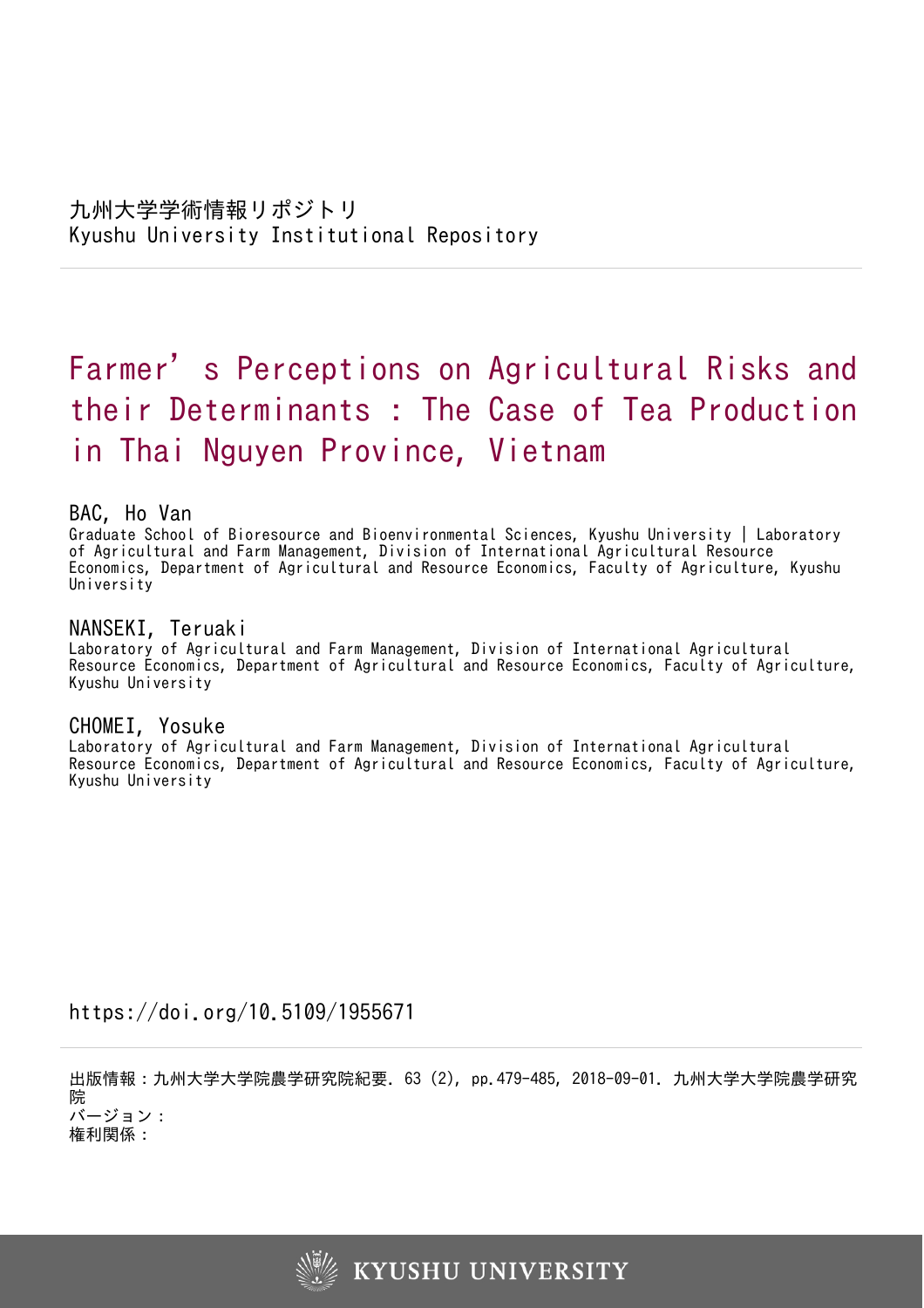# **Farmer's Perceptions on Agricultural Risks and their Determinants: The Case of Tea Production in Thai Nguyen Province, Vietnam**

#### **Ho Van BAC1, Teruaki NANSEKI2\* and Yosuke CHOMEI2**

Laboratory of Agricultural and Farm Management, Division of International Agricultural Resource Economics, Department of Agricultural and Resource Economics, Faculty of Agriculture, Kyushu University, Fukuoka 812–8581, Japan (*Received May 1, 2018 and accepted May 8, 2018*)

The study outlined the main sources of risk and the relationships between socio–economic variables and risk perception of the tea farmers in Vietnam. The data was collected from a survey in study area in July and August, 2016. After the survey, data of 326 sampled farmers were available for analysis in this study. Farmer's risk perception was firstly studied using principal component analysis to reduce the dimensionality of the data. Then, multiple linear regression was used to examine the relationship between farmer's risk perception and socio–economic variables. Our finding indicated that price volatility, pest and disease, increase of production cost were the most serious risks in tea farmers' perception as single risks. A number of socio–economic variables had significant impacts on risk perceptions. Notably, the agricultural education through extension programs was found to reduce worries and risk perception. Thus, policy intervention should be paid more attention on improving farmers' knowledge in agricultural production and tea production, especially in pest and disease prevention.

**Key words**: Principal component analysis, Risk perception, Tea farmers, Vietnam

#### INTRODUCTION

Tea plays an important role in Vietnam in terms of the culture and the economy. From an economic point of view, tea is an important cash crop for rural farmers in the northern provinces of Vietnam. In 2012, about 146,700 tons of tea products were exported, valued at about USD 224.6 million (FAO, 2012). With over 130,000 ha of tea plantation area, this crop contributes significantly to job generation. There were about 400,000 households involving in tea production for their income and livelihood (SOMO, 2007). In other words, the tea industry sector supplies about 1.5 million jobs for Vietnamese people.

Agricultural production is exposed to various types of risks and uncertainties because its production activities are strongly linked to natural conditions and environment in which farming operates (Akcaoz and Ozkan, 2005). Tea production in Vietnam is generally affected by those risk factors under the context of agriculture. Risk sources and uncertainties are not uniformly spread over all farmers, neither are they constant over time (Riwthong *et al*., 2017). Farmers are less likely to take on farming activities and its related investment to get higher expected revenue if they face risks of failure (Alderman, 2008). Many causes are attributable to agricultural risks, such as climate variability and change, the complexity of biological processes, the seasonality of production, the geographical spreading of production, yield and price variability of products, imperfect markets of input and output supply (Jain and Parshad, 2007). In literature, studies on the risk of agricultural production can be classified in various ways. They could be categorized into production risk, price risk, disaster risk and technological risk (Miller *et al*., 2004). Another way of viewing risk also can be seen in the study of the European Commission where risks were classified as following: personal (loss of health), institutional (political, trade rules), financial (access to loans and credit conditions), production (damages are due to pest, disease, climate change, fire, etc) and price (unfavorable changes in output and input price) (Bielza *et al*., 2009). Besides, agricultural risks could be also grouped into five main sources of risk, namely production risk, marketing risk, financial risk, legal and environmental risk, human resource risk (USDA, 1997).

Since risks negatively affect production output which is the main source of revenue for farmers, it is very important for farmers to identify and manage the risks (Drollette, 2009). Uncertainties and risk management in agricultural production is also crucial and is generally considered as a key matter in farmers' decision– making and to the policies that affect these decisions. Sufficient knowledge on farmers' risk perceptions and their response towards the risk are very meaningful for researchers and policy makers in designing an appropriate risk management system for the farmers (Flaten *et al*., 2005). Sufficient understanding of farmers' risk perceptions and their response is also important factors in creating improved risk management tools to reduce losses arise from various risk sources. Although its importance has been shown in literature, identifying the determinants of tea farmer's perception on risk sources and their management response has drawn little attention in Vietnam. Therefore, the objective of the study was to determine the tea farmers' risk perceptions and their determinant factors among characteristics of the farm and farmer.

<sup>1</sup> Graduate School of Bioresource and Bioenvironmental Sciences, Kyushu University

<sup>2</sup> Faculty of Agriculture, Kyushu University

<sup>\*</sup> Corresponding author (E–mail: nanseki@agr.kyushu–u.ac.jp)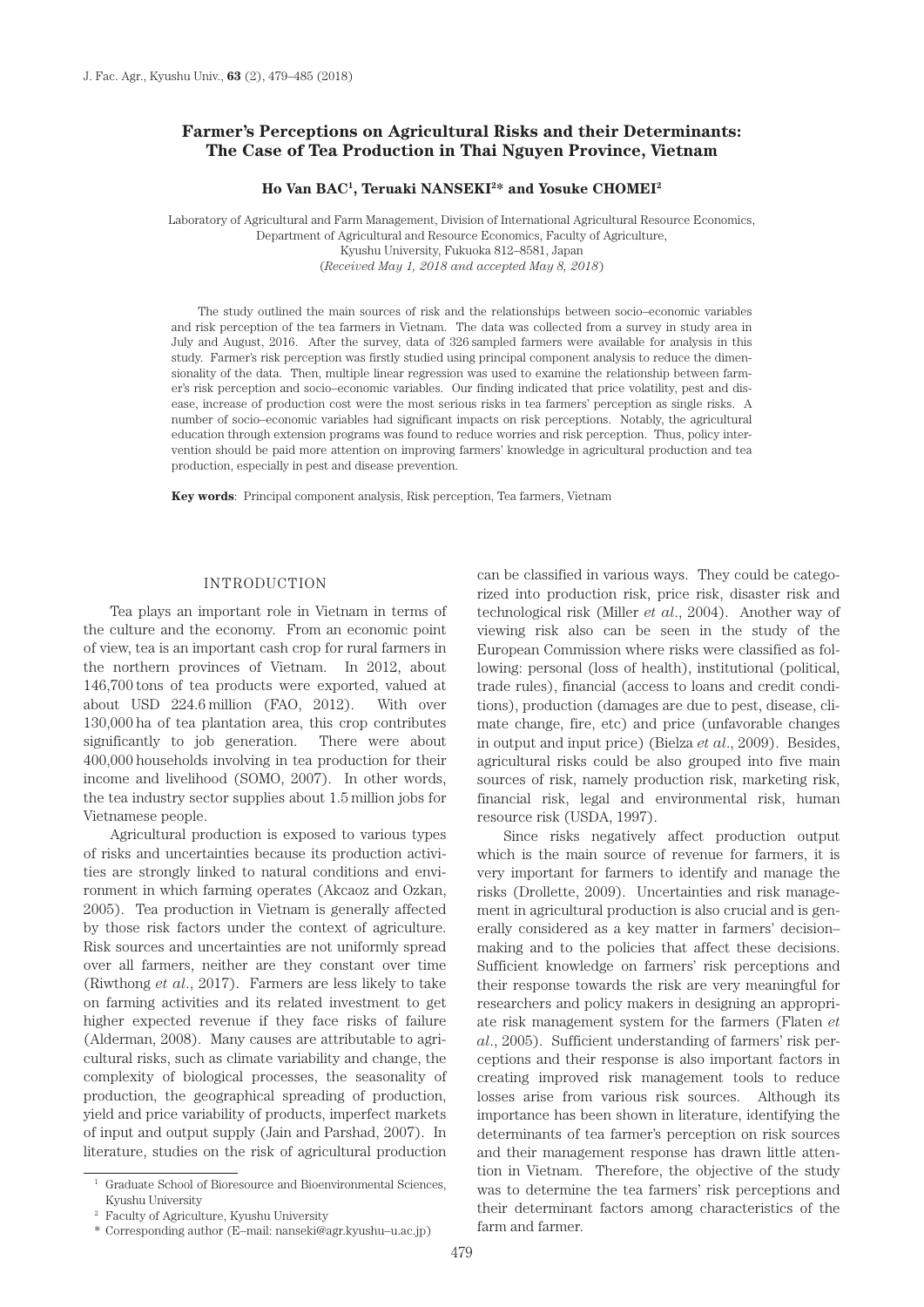## MATERIALS AND METHODS

## **Data collection**

The survey was conducted in July and August, 2016 in Thai Nguyen Province, which is one of major tea producing areas in Vietnam, for fresh tea quantity and quality. The data was collected from the sampled farmers by asking them the risks in their tea production. A structured questionnaire was designed with support from consultants and experienced experts in the field. Number of risk sources were selected and listed in the questionnaire based on real situation of agricultural production and previous studies (Meuwissen *et al*., 2001; Flaten *et al*., 2005). A trial pretest was conducted to check the questionnaire in the study area. Based on the feedback from the pretest, the questionnaire was updated and modified. Finally, the completed version was used to gather the data. In total 17, sources of risk were finally suggested in the questionnaire to collect the data for the analysis. The tea farmers were asked to rank each source of risk on a Likert scale from levels 1 to 5 to evaluate how significant they considered each risk source to be in terms of its potential impact on the economic performance of their tea farm. The level 1 stands for the least importance and level 5 stands for the most importance. In the study area, many farmers have adopted VietGAP standards in their tea production, thus the samples cover both VietGAP and conventional tea practices. We used a two–stage sampling technique for data collection. First, large VietGAP and conventional tea–producing districts in the region were selected for purposive sampling, including three districts of the province, i.e., Thai Nguyen city, Dai Tu and Dong Hy. Second, a random sampling technique was adopted to select the representative VietGAP and conventional tea farmers within the same study site. After field survey, a dataset of 116 VietGAP and 210 conventional tea farmers was used for analysis in the study.

#### **Theoretical framework and analysis technique**

Studies related to the field of risk perception originate from two distinct theories, namely "psychometric paradigm" and "cultural theory" in which the psychometric paradigm has been widely applied (Sjöberg *et al*., 2004). Many researchers have employed this theory for their different studies since it was first presented in 1978 (Wählberg, 2001). One of the most important assumption using the psychometric approach is that risk is inherently subjective. Specifically, the psychometric paradigm encompasses a theoretical framework which assumes risk to be subjectively defined by individuals who can be affected by a wide array of factors, such as psychological, social, institutional and cultural ones (Sjöberg *et al*., 2004). In other words, this approach must go with the questionnaire and analysis techniques because they have not been validated in other manners (Wählberg, 2001).

Risk perception of tea farmers were analyzed using descriptive analyses. Due to the number of variables was quite large, a statistical technique known as Principal Component Analysis (PCA) was popularly applied to reduce its dimension. According to Abdi and Williams (2010), PCA is one of statistic technique that enables to analyze data tables in which its relationships could be described by inter–correlated quantitative dependent variables. The objective of the technique is to extract the important information from the dataset, which is likely to represent it as a set of new orthogonal variables called principle components. In this study, there were 17 risk sources faced by tea farmers. PCA is a powerful tool to reduce the dimension of the variables without losing much information. Its application has also been applied in several previous studies. Thus, PCA was suitably used to analyze the data in this study. Finally, the relationship between tea farmers' risk perception and socioeconomic variables was explored using multiple linear regressions which can be written as follow:

$$
Y_i = \beta_0 + \beta_1 X_1 + \beta_2 X_2 + \beta_3 X_3 + \dots + \beta_{ij} X_i + \varepsilon_i
$$

where  $Y_i$  is score obtained from i<sup>th</sup> farmer's risk perception  $(i = 1, 2, ..., n)$ ;  $X_j$  is exploratory variables to be included in the analysis  $(j = 1, 2, ..., 13)$  as described in Table 1;  $\beta_{ii}$  is coefficients to be estimated in the regression model;  $\varepsilon$ <sub>i</sub> is a random error.

# **Description of variables used in the regression model**

The dependent variables were farmer's perceptions on sources of risk, based on which six components were extracted after PCA application. All exploratory variables used in the model were selected on basis of economic theories, findings of the previous studies, and actual status of agricultural production in the study area. Previous analysts have shown that a farmer's risk perception could be affected by farm and farmer characteristics, such as gender, formal education, farming system, agricultural education, off–farm work, occupation etc (Flaten *et al*., 2005; Ullah *et al*., 2015; Riwthong *et al*., 2017). Definitions of the variables and their descriptive statistics are presented in table 1. The average tea farmland was 0.35 ha per household, was generally characterized by small scale agricultural production in northern Vietnam. The study area is dominated with favorable land area suited for tea production. Thus tea farmers have much experience in tea production of 22 years on average. Most tea farmers had a formal education to get basic knowledge that was not closely related to cropping techniques.

Although agricultural production is the main source of income for households in the study area, many farmers also involved in off–farm works to utilize availability of their family labors and get more income as well. Especially, highly educated members of family often involve in other sectors, such as government staffs, teachers, enterprises, etc. About 70% of the interviewed farmers responded that tea production was main occupation of their family. To minimize production cost and share experience in production, many farmers partici-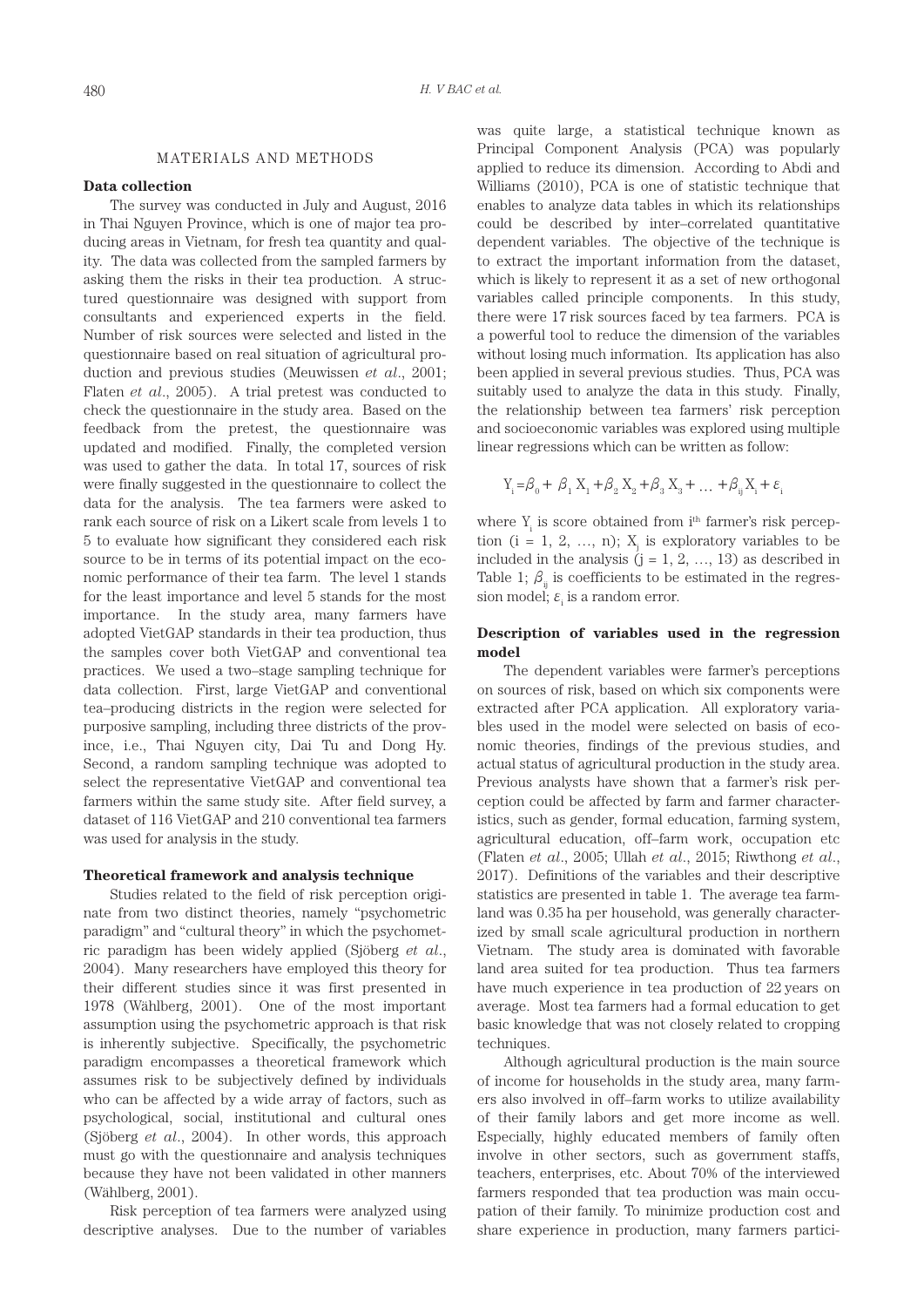**Table 1.** Summary statistics of variables used in multiple linear regression

| Exploratory variables                           | Unit     | Mean   | Std.err | Min            | Max |
|-------------------------------------------------|----------|--------|---------|----------------|-----|
| Farming system (1: VietGAP, 0: otherwise)       | dummy    | 0.356  | 0.479   | $\Omega$       | -1  |
| Gender (1: male, 0: female)                     | dummy    | 0.598  | 0.491   | $\theta$       | T   |
| Education $(1:$ if $> 9$ year; 0: otherwise)    | dummy    | 0.448  | 0.498   | $\Omega$       |     |
| Experience (involving in tea production)        | years    | 22.303 | 8.734   | $\overline{4}$ | 45  |
| Farm size (tea farmland)                        | hectares | 0.353  | 0.163   | 0.11           | 1.3 |
| Off-farm work $(1: yes, 0: otherwise)$          | dummy    | 0.736  | 0.441   | $\theta$       | 1   |
| Main occupation (1: agriculture, 0: otherwise)  | dummy    | 0.668  | 0.471   | $\Omega$       | 1   |
| Production groups (1: member, 0: otherwise)     | dummy    | 0.592  | 0.492   | $\Omega$       | -1  |
| Agricultural education $(1: yes, 0: otherwise)$ | dummy    | 0.644  | 0.479   | $\Omega$       |     |
| Machine ownership (1: owner, 0: otherwise)      | dummy    | 0.779  | 0.415   | $\theta$       | 1   |
| Irrigation access $(1: yes, 0: otherwise)$      | dummy    | 0.681  | 0.466   | $\Omega$       |     |
| Credit access (1: yes, 0: otherwise)            | dummy    | 0.150  | 0.357   | $\theta$       |     |
| Family labor (aged from 16–65s)                 | persons  | 2.898  | 0.934   |                | 5   |

Source: author's surveyed data in 2016

pated in production groups and machinery sharing groups.

# RESULTS AND DISCUSSION

#### **Farmer's perception on risk sources**

Table 2 indicates the farmer's perception on the main sources of risk in tea production. The third and forth columns of the table show the average scores of household's perception on each source of risk and its standard deviation, respectively. Farmer's risk perception was ranked according to the average scores, where the higher value implies more risk than lower one.

According to the study, there are 17 risk sources exposed by tea farmers in the area. It also covers all aspects confronting farmers in tea production. Most sources of risk had standard deviation less than one, suggesting a high level of consensus among respondents. The average score of risk sources varies from 1.34 to 4.83.

In general, outcome of agricultural production involves in input usage and selling price of output that directly affect the total production value and income as well. Thus, volatility of tea and fertilizer price in the market are considered as the most important risks in tea farmer's perception. Besides, this partly reflects the fact

**Table 2.** Mean score and rank for risk sources perceived by farmers

| Risk sources                        | Rank           | Mean | Std.dev | Min | Max |
|-------------------------------------|----------------|------|---------|-----|-----|
| Tea price volatility                | 1              | 4.83 | 0.42    | 3   | 5   |
| Fertilizer price volatility         | $\overline{2}$ | 4.65 | 0.61    | 3   | 5   |
| Pest and disease                    | 3              | 3.87 | 0.89    | 2   | 5   |
| Market control                      | 4              | 3.87 | 0.97    | 2   | 5   |
| Fresh tea quality                   | 5              | 3.84 | 0.92    | 2   | 5   |
| Tea yield volatility                | 6              | 3.69 | 1.11    | 1   | 5   |
| Fertilizer quality                  | 7              | 3.39 | 0.97    | 2   | 5   |
| Insufficient supply water           | 8              | 2.99 | 1.30    | 1   | 5   |
| Food safety issue happened          | 9              | 2.85 | 0.59    | 2   | 5   |
| Availability of credit source       | 10             | 2.67 | 1.03    | 1   | 5   |
| Limited technical knowledge         | 11             | 2.41 | 0.92    | 1   | 5   |
| Breeding quality                    | 12             | 2.27 | 0.77    | 1   | 5   |
| Price variation of related products | 13             | 2.25 | 0.70    | 1   | 4   |
| Health issue of family members      | 14             | 1.98 | 0.87    | 1   | 5   |
| Consumer preference                 | 15             | 1.92 | 1.02    | 1   | 5   |
| Interest rate change                | 16             | 1.63 | 0.67    | 1   | 3   |
| Lack of farming labor               | 17             | 1.34 | 0.60    |     | 3   |

Source: author's surveyed data in 2016

Note: the order of risk is based on mean score of each one (column 3)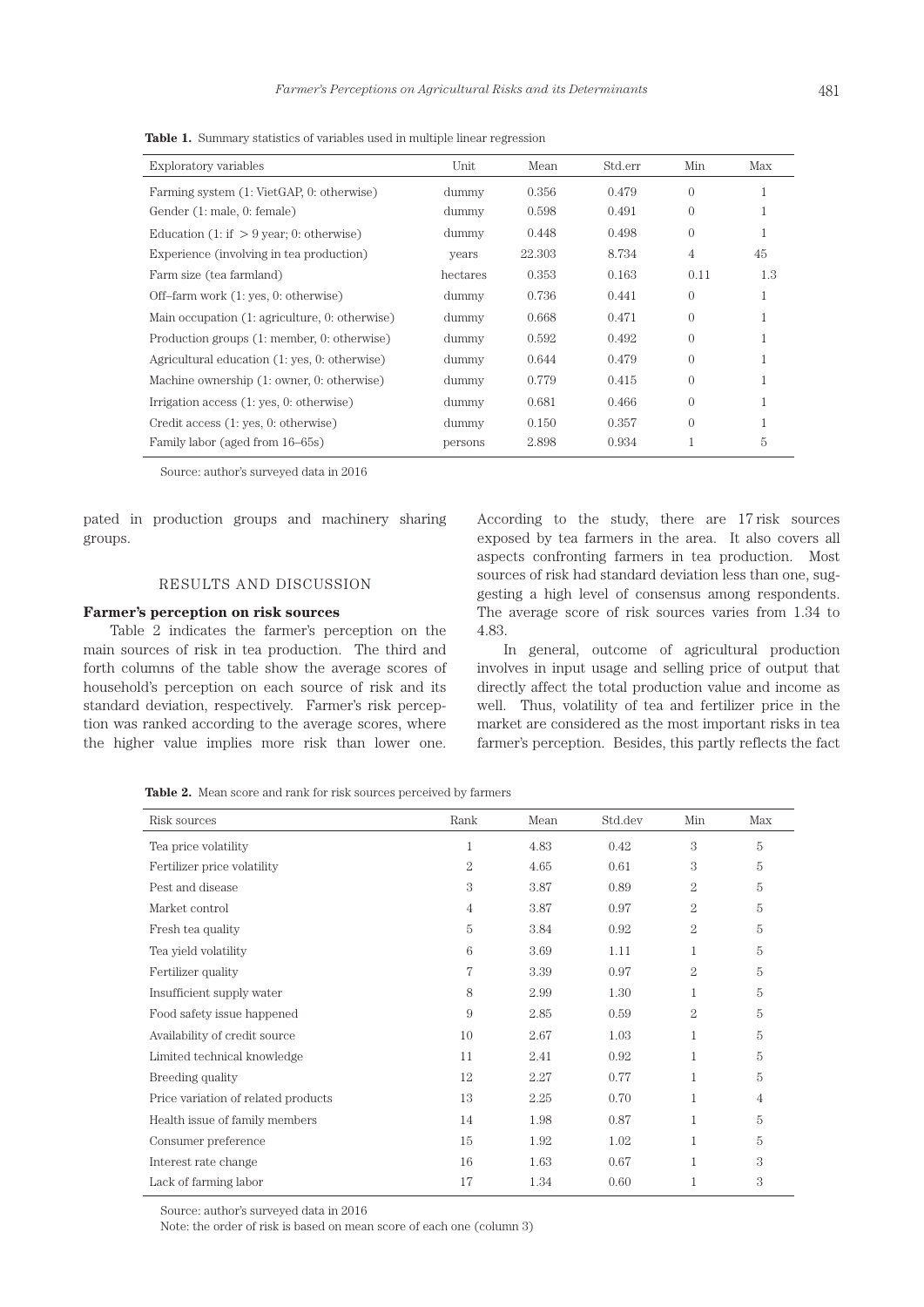that small–scale producers can not control the price of inputs and output in the market. Lowly ranked risks are given to issue of family health, change of interest rate, lack of labor, and change of consumer preference. Due to small scale production, lack of farming labors, change of consumer preference are not serious worries of the tea farmers. Generally, credit access is one of most important factors directly involving in farming production, but tea farmers placed credit access as less risk than others. This may indicate that only a small proportion of tea farmers (15%) borrowed credit loans from agencies for tea production (Bac *et al*., 2017). As explained in the section of analysis technique above, risk perception is subjective to the individuals and is influenced by questions asked. Moreover, farming system, institutional, cultural and risk environments are different across the nations. Thus, comparisons of risks with findings of previous studies are difficult. However, high scores of market tea price volatility and crop pest/disease in the study are also similar to the finding of previous studies in crop production. Riwthong *et al*. (2017) indicated that commercial farmers in Thailand perceived crop pests and disease, low crop prices as the most important risk source than other sources of risk.

Before PCA was applied to the data to reduce the number of risk source variables, sampling adequacy using the Kaiser–Mayer–Olkin (KMO) criteria was tested to check whether the data would be suited well. KMO ranges from 0 to 1, and the overall KMO should be equal or greater than 0.5 value that is considered as an acceptable condition (Chow, 2004). In this study, the overall KMO was 0.52, suggesting that the data matrix was suitable for using principal component analysis. Table 3 presents the varimax rotated factor loading for sources of risk. The number of risk source variables was reduced from 17 to 6 risk sources (components) with eigenvalues greater than 1, accounting for 53.57% total variance. On basis of loading scores presented in table 3, components 1–6 are labeled as "institutional risk", "yield & quality", "market risk", "production risk", "human risk", "input quality", respectively. Specifically, component 1 has the highest loading of market control. This comes from farmer's concerns about unfair competition in collecting tea material among enterprises and middle collectors or traders. Another issue is that the origin of the products and its safety condition in the market are not strictly controlled. As a result, consumers did not completely trust in safe product trademarks in the market such as VietGAP, organic tea products, etc. Besides, institutional risk also included other food safety issues happened outside of tea production, so that the loading is negative. A high variation of tea quality and yield goes into risk of output in component 2. Output risk is likely to reflect changes in yield and quality caused by lack of active irri-

|  | <b>Table 3.</b> Varimax rotated factor loading for risk sources |  |  |
|--|-----------------------------------------------------------------|--|--|
|--|-----------------------------------------------------------------|--|--|

| <b>Risk sources</b>                             | Comp 1                          | Comp 2                 | Comp 3            | Comp 4                       | Comp 5          | Comp 6           |
|-------------------------------------------------|---------------------------------|------------------------|-------------------|------------------------------|-----------------|------------------|
|                                                 | <i>(institutional)</i><br>risk) | (yield $&$<br>quality) | (market)<br>risk) | <i>(production)</i><br>risk) | (human<br>risk) | (input)<br>risk) |
| Fertilizer quality                              | 0.029                           | $-0.047$               | $-0.097$          | $-0.005$                     | $-0.040$        | 0.635            |
| Fresh tea quality                               | 0.115                           | 0.542                  | 0.005             | 0.052                        | 0.180           | $-0.088$         |
| Consumer preference                             | $-0.026$                        | 0.088                  | 0.485             | $-0.282$                     | 0.098           | 0.290            |
| Breeding quality                                | $-0.179$                        | $-0.015$               | 0.066             | 0.290                        | 0.198           | 0.416            |
| Tea yield variability                           | $-0.152$                        | 0.523                  | $-0.005$          | 0.061                        | 0.124           | 0.055            |
| Insufficient supply water                       | 0.063                           | $-0.152$               | $-0.041$          | 0.341                        | 0.243           | $-0.260$         |
| Pest and disease                                | $-0.129$                        | 0.240                  | $-0.150$          | 0.485                        | $-0.054$        | v0.113           |
| Tea price volatility                            | 0.094                           | 0.018                  | 0.581             | 0.028                        | $-0.033$        | $-0.231$         |
| Fertilizer price volatility                     | 0.011                           | $-0.283$               | 0.004             | 0.354                        | 0.251           | v0.108           |
| Market control                                  | 0.579                           | $-0.084$               | $-0.019$          | 0.007                        | $-0.054$        | $-0.034$         |
| Food safety issue happened                      | $-0.330$                        | $-0.043$               | $-0.203$          | $-0.085$                     | $-0.160$        | $-0.272$         |
| Availability of credit source                   | 0.458                           | 0.250                  | 0.097             | $-0.024$                     | $-0.046$        | $-0.116$         |
| Price effect of related product                 | 0.169                           | 0.261                  | $-0.449$          | $-0.134$                     | 0.121           | $-0.036$         |
| Interest rate change                            | 0.389                           | $-0.045$               | $-0.092$          | $-0.029$                     | 0.053           | 0.184            |
| Health of family members                        | 0.039                           | 0.015                  | 0.003             | $-0.021$                     | 0.672           | 0.057            |
| Lack of farming labor                           | $-0.221$                        | 0.046                  | $-0.086$          | $-0.132$                     | 0.492           | $-0.091$         |
| Limited technical knowledge                     | 0.058                           | 0.043                  | 0.035             | 0.554                        | $-0.164$        | 0.212            |
| Eigen value                                     | 2.169                           | 1.651                  | 1.455             | 1.385                        | 1.289           | 1.057            |
| Cumulative percent of the<br>explanation $(\%)$ | 11.15                           | 20.91                  | 29.47             | 37.98                        | 46.14           | 53.57            |

Source: author's surveyed data in 2016

Extraction method: Principal Component Analysis using Varimax rotation. Loadings of ≥ 0.3 are in Bold Adequacy measurement: Kaiser–Mayer–Olkin criteria (KMO = 0.52)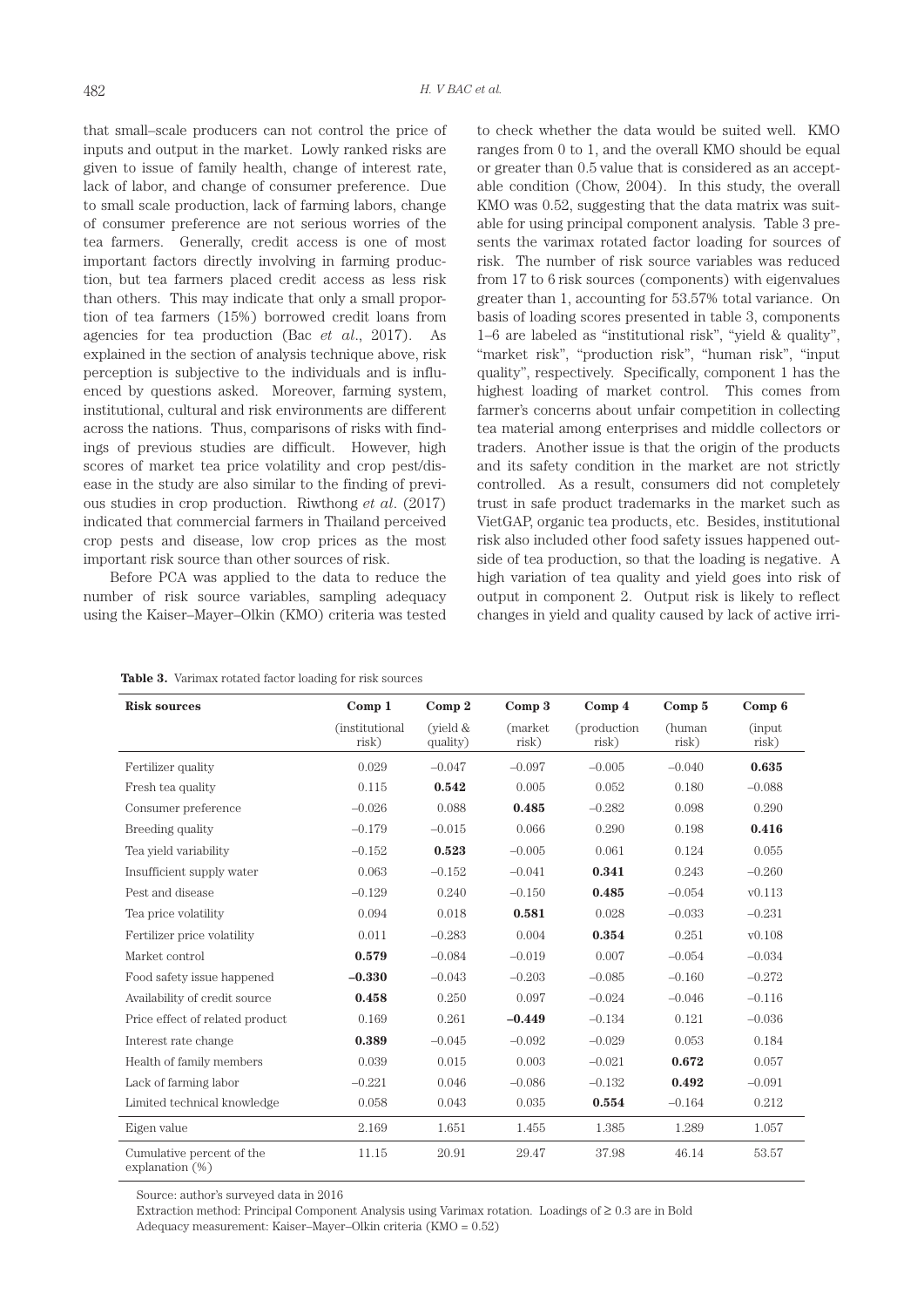gation, climate change and other factors. The change of consumer preference and volatility of market tea price are related to the component 3, namely market risk. While variability of tea price shows the highest loading in this factor that mainly reflects change of tea price in world market, change in consumer preference refers to the situation such as consumers would consume more imported tea products or other substitutable products.

In component 4 indicating "production risks", the highest loadings go into pest and disease, lack of technical knowledge. Farmer's perception on this source of risk reflects a spreading and resistance of pest and disease caused by inappropriate use of pesticide in tea production. Also, it implies that tea farmers expect updated technical knowledge for efficient prevention of pest and disease. The issue of family health and shortage of farming labor are grouped in component 5 "human risk". This source of risk reflects the change in number of family labor due to health problems and participating in off– farm work. Finally, loading scores of risks regarding to input and breeding quality focus on component 6. Risk of input quality refers to the fact that market for production inputs is very diversified in the study area. Choice of input provision depends mainly on farmers' experience. The origin and products sold in the market have not been sufficiently controlled by agencies as expected.

# **Risk perception in relation to farm and farmer characteristics**

A multiple linear regression model was used to explore the relationship between risk perception and farm /farmer characteristics. Regression coefficients and goodness–of–fit measures are presented in table 4.

The result indicates that 3 out of 5 models were

highly significant with an exception of "market risk" and "input quality". Absence of socio–economic variables of potential importance was judged not to be likely because of careful selection of input variables in the regression model. Thus, the goodness–of–fit coefficients in ordinary least square models were quite low due to very personal perception of tea farmers. Another possible explanation of low goodness–of–fit in all models is natural in cross–sectional data with highly diverse observations (Gujarati, 2011). Many previous studies also resulted in similarly low goodness–of–fit of the regression models (Meuwissen *et al*., 2001; Flaten *et al*., 2005; Aditto *et al*., 2012). As shown in table 4, farming system is not statistically significant to all risk components perceived by farmers. This reflects the similarity in the production process used by tea farmers. The difference is that VietGAP farmers must strictly follow safe standards to minimize the risk of hazards. When all standards are met and they paid a fee as required by agencies, their product in the market is certified as a certification of VietGAP tea. As a result, these products might get slightly higher price. However, in fact, some farmers following VietGAP standards did not request a certification due to other reasons such as highly certified fee, short validation, complicated process. Of the socio–economic variables, off–farm income, occupation, group member, agricultural education and number of family labors had significant effects on the perception of risk sources. Tea farmers who had off–farm income perceived institutional risk as much less relevant, while human risk much more relevant. This is because these families often have some members joining in off–farm activities, they do not have only an income source from tea production. Farmers perceived output risk and production risk as significantly

**Table 4.** Estimation of multiple linear regression model for risk sources

| <b>Variables</b>       | Institutional<br>risk | Yield &<br>quality            | <b>Market</b><br>risk         | Production<br>risk            | Human<br>risk                 | Input<br>quality              |
|------------------------|-----------------------|-------------------------------|-------------------------------|-------------------------------|-------------------------------|-------------------------------|
|                        | $\text{(comp 1)}$     | $\left(\text{comp } 2\right)$ | $\left(\text{comp } 3\right)$ | $\left(\text{comp } 4\right)$ | $\left(\text{comp } 5\right)$ | $\left(\text{comp } 6\right)$ |
| Farming system         | 0.143                 | $-0.036$                      | 0.126                         | $-0.013$                      | 0.087                         | 0.132                         |
| Gender                 | 0.171                 | 0.067                         | 0.144                         | 0.003                         | 0.093                         | 0.235                         |
| Education              | 0.138                 | $-0.145$                      | $-0.036$                      | 0.087                         | $0.251*$                      | $-0.079$                      |
| Experience             | 0.008                 | 0.009                         | 0.008                         | $-0.010$                      | 0.013                         | $-0.002$                      |
| Farm size              | $-0.156$              | 0.056                         | 0.203                         | 0.199                         | $-0.154$                      | $-0.152$                      |
| Off-farm work          | $-1.010***$           | 0.196                         | 0.165                         | 0.023                         | $0.603***$                    | $-0.010$                      |
| Main occupation        | $-0.108$              | $0.561***$                    | $-0.175$                      | $0.795***$                    | 0.084                         | $-0.050$                      |
| Production group       | $-0.501***$           | 0.091                         | 0.035                         | 0.056                         | 0.026                         | $-0.245*$                     |
| Agricultural education | $-0.229$              | $-0.988***$                   | $-0.250**$                    | $-0.306**$                    | 0.112                         | $-0.415***$                   |
| Machine ownership      | $-0.005$              | 0.123                         | 0.236                         | 0.028                         | $-0.206$                      | 0.031                         |
| Irrigation access      | 0.219                 | 0.081                         | $-0.160$                      | $-0.045$                      | $-0.179$                      | $-0.134$                      |
| Credit access          | $-0.016$              | 0.247                         | 0.064                         | $-0.279$                      | $-0.016$                      | $-0.085$                      |
| Family labor           | $-0.162*$             | $-0.054$                      | 0.019                         | 0.013                         | $-0.101$                      | 0.026                         |
| Constant               | 1.239***              | $-0.139$                      | $-0.362$                      | $-0.450$                      | $-0.453$                      | 0.397                         |
| $\mathbb{R}^2$         | $0.162***$            | $0.226***$                    | 0.036                         | $0.142***$                    | $0.079**$                     | 0.056                         |

Source: author's surveyed data in 2016

Note: \*\*\*, \*\*, and \* denote significance at the 1%, 5%, and 10% levels, respectively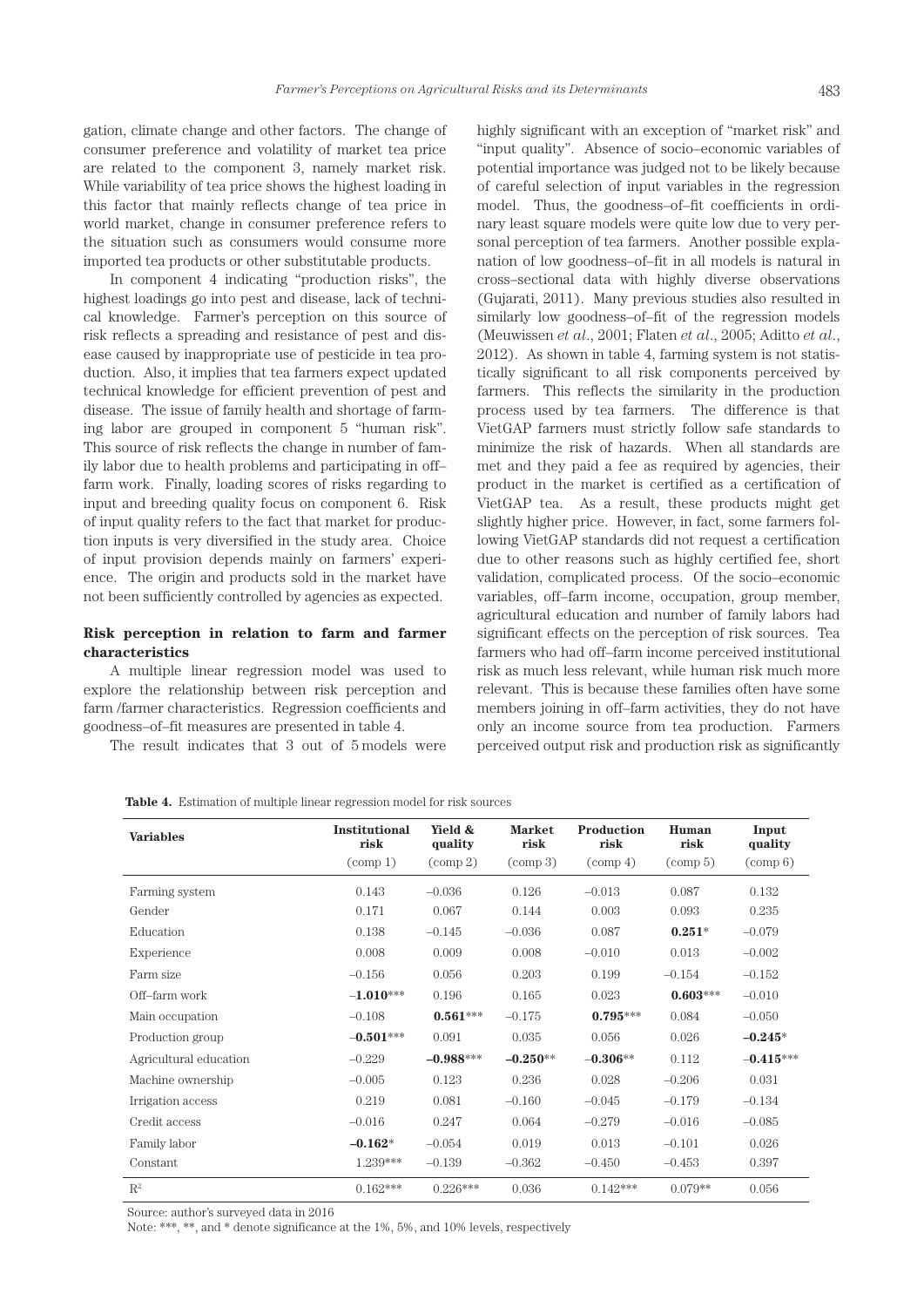more important, especially farmers involved in tea production as main occupation. Becoming membership of production groups or cooperatives reduced the perception of risk sources in term of institutional and input risk. Sharing technical knowledge and experience in agricultural production became more meaningful for tea farmers to reduce risks related to input quality and credit access. Notably, agricultural education had positive effects on reducing worry on output risk, market risk, production risk and input risk for tea farmers. Farmers having more family labors often have more options in overcoming institutional risk than other ones, perhaps associated with other income generation sources such as off–farm jobs.

## CONCLUSION AND POLICY IMPLICATION

The study was conducted in the northern part of Vietnam, where tea production accounts for around 70% total national tea farmland and quantity. Descriptive analysis was used to rank the order of risk sources. The PCA was applied to reduce dimension of the data in the study. Then, multiple regression was used to explore the relationship between tea farmers' risk perception and socio–economic variables. In study area, there are 17 risk sources perceived by tea farmers and are categorized to be six components as institutional risk, output risk, market risk, production risk, human risk and input risk. Of these risk sources, tea price variability in the market, pest and disease risk in agricultural production and an increase of input cost in total production cost are the most serious in tea farmers' perception as single risks. The result also showed that there is no significant difference in farmers' perception on sources of risk between VietGAP and conventional tea farming systems. A number of socio–economic variables had significant effects on risk perceptions. Notably, agricultural educated farmers were found to be related to lower worries and risk perception. Thus, policy intervention should be paid more attention on improving farmers' knowledge in agricultural production. Other support policies toward stabilizing tea, input price in the market, and support for disease/pest prevention are also very important for farmers, as might help them to reduce related losses.

#### AUTHOR CONTRIBUTIONS

H. V. BAC designed the study, conducted data collection and statistical analysis, and then wrote the manuscript. T. NANSEKI and Y. CHOMEI supervised all steps of the study, improved the study's design, refined the interpretation of the results and discussion. All authors assisted in editing of the manuscript and approved the final version.

# ACKNOWLEDGEMENT

The authors would like to acknowledge the supports for local government and farmers in study area during the field survey. Without their cooperation, we could not complete the study. Also, we thank the Dr. Dongpo Li, Kyushu University, for his constructive comments on this paper.

#### REFERENCES

- Abdi, H. and Williams, L. J. 2010 Principal component analysis. *WIREs Comp Stats*, **2**: 433–459
- Aditto, S., Gan, C. and Nartea, G. V. 2012 Sources of risk and risk management strategies: The case of smallholder farmers in a developing economy. *In* "Risk management – Current issues and challenges", Ch. 20, ed. by N. Banaitiene, Intech, Croatia, pp. 449–474
- Akcaoz, H. and Ozkan, B. 2005 Determining risk sources and strategies among farmers of contrasting risk awareness: A case study for Cukurova region of Turkey. *J. Arid Envir*, **62**: 661– 675
- Alderman, H. 2008 Managing Risks to Increase Efficiency and Reduce Poverty. *World Development Report 2008*, World Bank, Washington, DC. https://openknowledge.worldbank.org/ bitstream/handle/10986/9165/WDR2008\_0001.pdf. Accessed 22 Mar 2018
- Bac, H. V., Nanseki, T. and Chomei, Y. 2017 Factors influencing tea farmers' decision to adopt Vietnamese Good Agricultural Practices in Northern Vietnam. *J. Agr Eco Dev*, **6**(2): 012–020
- Bielza, M., Conte, C. G., Dittmann, C., Gallego, F. J., Stroblmair, J., Catenaro, R. and Dittmann, C. 2009 Agicultural insurance schemes, European Commission. https://ec.europa.eu/agriculture/sites/agriculture/files/external–studies/2006/insurance/full– report–rev\_en.pdf. Accessed 20 Mar 2018
- Chow, W. S. 2004 An exploratory study of the success factors for extranet adoption in e–supply chain. *J. Glo Info Mana*, **12** (1): 60–67
- Drollette, S. A. 2009 Managing Production Risk in Agriculture, Department of Applied Economics, Utah State University, United States. https://apecextension.usu.edu/files–ou/uploads/Agribusiness–and–Food/Risk–Management/Risk–Management–Factsheets/Managing–Production–Risk.pdf. Accessed 20 Mar 2018
- FAO. 2012 *Yearly crops and livestock database of Vietnam*, Food and Agriculture Organization of the United Nations, USA. http://www.fao.org/faostat/en/#data/TP. Accessed 18 Feb 2018
- Flaten, O., Lien, G., Koesling, M., Valle, P. S. and Ebbesvik, M. 2005 Comparing risk perceptions and risk management in organic and conventional dairy farming: empirical results from Norway. *Livest Prod Scie*, **95**: 11–25
- Gujarati, D. 2011 *Econometrics by example*, Palgrave Macmillan, Hampshire, UK, 25–81
- Jain, R. C. A. and Parshad, M. 2007 Working Group on Risk Management in Agriculture for XI Five Year Plan, Government of India, Planning Commission, New Delhi
- Meuwissen, M. P. M., Huirne, R. B. M. and Hardaker, J. B. 2001 Risk and risk management: An empirical analysis of Dutch livestock farmers. *Livest Prod Scie*, **69**: 43–53
- Miller, A., Dobbins, C., Pritchett, J., Boehlje, M. and Ehmke, C. 2004 Risk Management for Farmers, Staff Paper 04–11, Department of Agricultural Economics, Purdue University, 1–27. http://ageonsearch.umn.edu/bitstream/28640/1/sp04001. pdf. Accessed 22 Mar 2018
- Riwthong, S., Schreinemachers, P., Grovermann, C. and Berger, T. 2017 Agricultural commercialization: Risk perceptions, risk management and the role of pesticides in Thailand. *Kasetsart J. Socio Scie*, **38**: 264–272
- Sjöberg, L., Moen, B–E. and Rundmo, T. 2004 Explaining risk perception: An evaluation of the psychometric paradigm in risk perception research. Norwegian University of Science and Technology, Department of Psychology, 7491 Trondheim, Norway. http://www.svt.ntnu.no/spy/torbjorn.rundmo/psychometric\_paradigm.pdf. Accessed 18 Feb 2018
- SOMO. 2007 Report on comparative international research on the tea sector in Vietnam. Centre for Research on Multinational Corporations, 1–56. https://www.somo.nl/wpcontent/